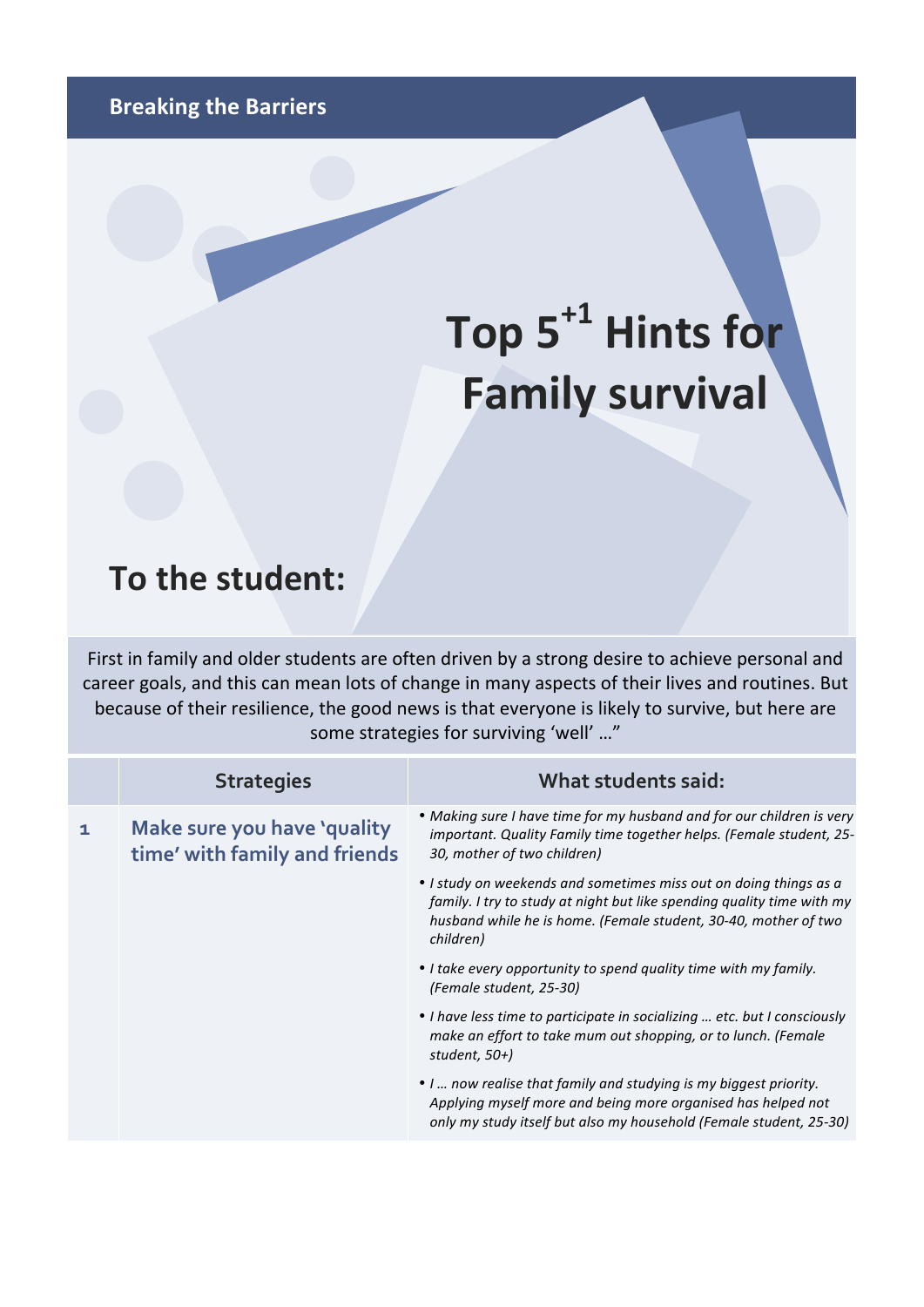|                         | <b>Strategies</b>                                                | What students said:                                                                                                                                                                                                                                                                                                                     |
|-------------------------|------------------------------------------------------------------|-----------------------------------------------------------------------------------------------------------------------------------------------------------------------------------------------------------------------------------------------------------------------------------------------------------------------------------------|
| $\overline{\mathbf{2}}$ | Involve family in your study                                     | • My youngest daughter is 12, and at this age, she is quite happy for<br>me to study, or read a textbook alongside her on the lounge  I do<br>a lot of my study, on the weekends when she is with her dad.<br>(Female student, 40-50, mother of one child)                                                                              |
|                         |                                                                  | • I discuss with my family a lot about what I learn, what subjects I am<br>doing and what I want to do next semester  I'll explain things I<br>learnt about  which is really fascinating to see them point in their<br>own ideas and we all discuss it together. (Female student, 18-21)                                                |
|                         |                                                                  | • My children will often ask me about what I am doing and we will<br>have a conversation about it, they think that all of a sudden I am<br>really smart, my wife and I will usually talk about what I am doing a<br>few time a week and she is interested in a couple of my subjects<br>(Male student, 40-50, father of three children) |
|                         |                                                                  | • My daughter has helped me with questions I have had about<br>certain things. We can both talk about our uni studies and how<br>they are going. (Female student, 50+)                                                                                                                                                                  |
|                         |                                                                  | . Well my eldest son now sits at the table and studies more. But not<br>enough! (Female student, 40-50, mother of three children)                                                                                                                                                                                                       |
|                         |                                                                  | • My kids actually study around the table with me. (female student,<br>40-50, mother of three children)                                                                                                                                                                                                                                 |
| 3                       | Have a routine: time<br>management and planning                  | • A milestone was being able to develop a management plan and<br>stick to it. (Female student, 40-50)                                                                                                                                                                                                                                   |
|                         |                                                                  | • Studying has made me more organised with my time - slightly!<br>(Female student, 50+)                                                                                                                                                                                                                                                 |
|                         |                                                                  | • It's not easy, when planning weekends and time before and after<br>work, I need to include study time. I almost have to have an<br>appointment system in place to try and keep on top of everything.<br>(Male student 40-50, father of two children)                                                                                  |
|                         |                                                                  | . I've had to learn time management very well. I've had to prioritise<br>university work (Female student, 25-30)                                                                                                                                                                                                                        |
|                         |                                                                  | •  the more I have to fill my days the more I actually get done so my<br>time management can be elaborate but key to my sense of self<br>fulfilment and motivation. (Female student, 25-30)                                                                                                                                             |
| 4                       | Let family and friends know<br>that study is important to<br>you | • My children have had to help out around the house more, and<br>accept that my studies are no less important than theirs. I have to<br>be less fussy about the state of my busy household, and not insist<br>on cleaning before study. (Female student 40-50, single mother of<br>three children)                                      |
|                         |                                                                  | • Because I am not working my studies are my number 1 priority<br>(now that my son is 19 it is easy to fit my study with his needs).<br>(Female student, 40-50 mother of one child)                                                                                                                                                     |
|                         |                                                                  | • I often study well after the kids have gone to bed and on weekend. I<br>have had to commit to less things and prioritise all the time<br>(Female 40-50, mother of two children)                                                                                                                                                       |
|                         |                                                                  | • University is my first priority, so all aspects of my life (such as my<br>part-time job, sport and down time) work around my study.<br>(Female student 18-21)                                                                                                                                                                         |
|                         |                                                                  | • I don't get as much time to spend with friends. Some don't<br>understand that uni work is another priority for me. (Student 40-50<br>, mother of two children)                                                                                                                                                                        |